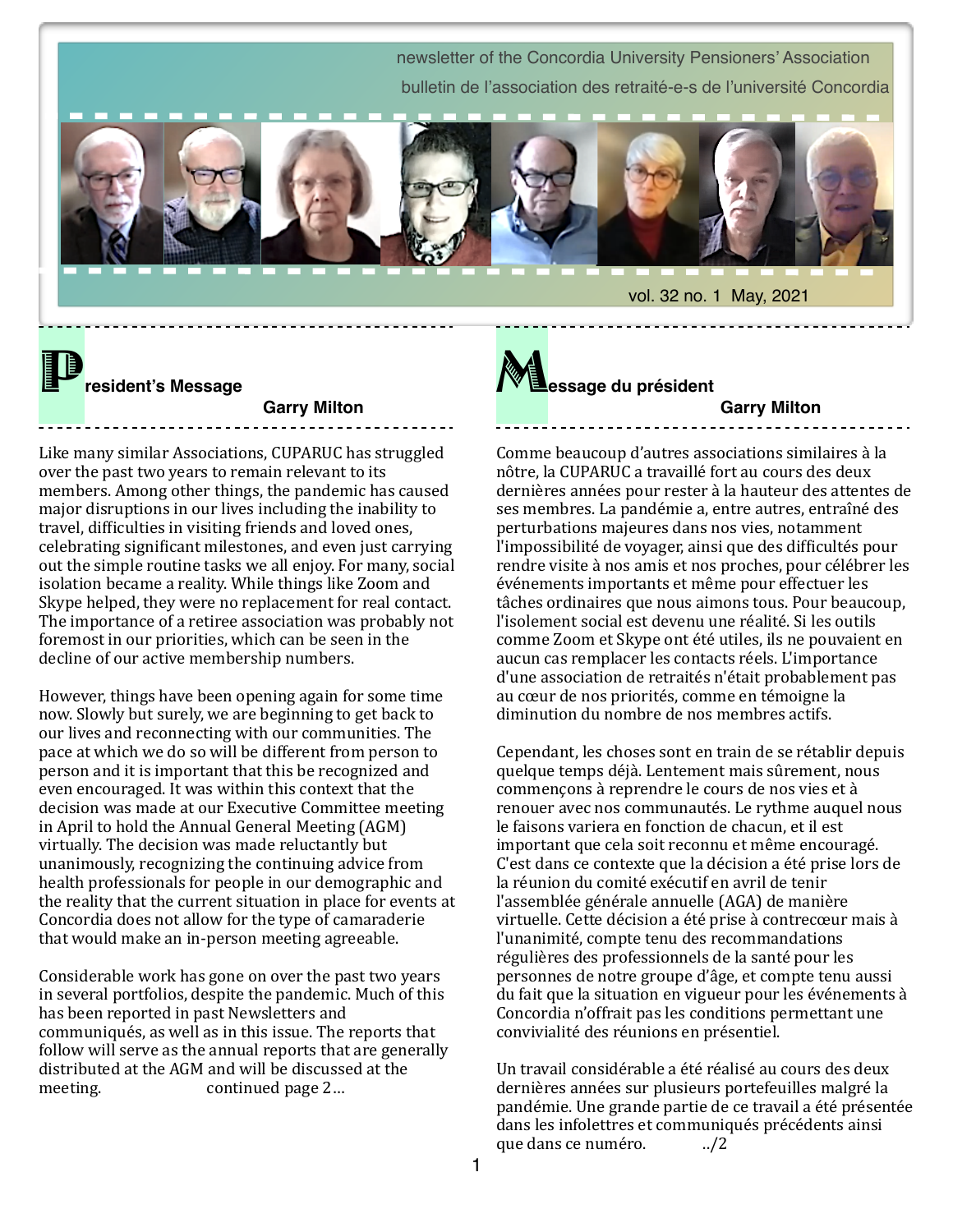President's Message continued... In addition, we have been exploring different possibilities or expanded models of our relationship with the University. We think that both CUPARUC and Concordia could only benefit from furthering this initiative.

Following the AGM, we will be sending out the membership renewal forms for the 2022-2023 year. I encourage you to maintain and renew your membership or even become more involved, either through such things as joining the Executive Committee, participating on one of the committees or contributing articles to the Newsletter. 

Membership levels are important as the more active members we have, the greater our influence. This is especially important with respect to benefits and pension related issues, as well as in reinforcing our place in the Concordia community as part of the University fabric. A larger membership base also supports the possibility for a wider range of activities, which we hope will resume soon and become more viable as opportunities continue to reopen.

I hope you find the Newsletter interesting and will be able to join us at the Annual General Meeting. Suggestions as to future directions and how CUPARUC can better serve Concordia pensioners are always welcome. Our goal is to be responsive to the needs of our community in an effective and realistic manner as we move forward.

Garry Milton

## C**ONDOLENCES - DECEASED MEMBERS**

Since November 2021 Newsletter

-------------------------------------

Jose Almeida Robert Coolidge John Drysdale, Sociology & Anthropology Jacques Garon, Finance Rezco Kovacs Fred Mayor, Bookstore John McKay, Mathematics & Statistics Mary Parkinson-Millar Howard Perron Venkatanarayana Ramachandran, Electrical & Computer Engineering Ritva Seppanen, English Mot du President suite...

Les rapports qui suivent constitueront les rapports annuels habituellement distribués lors de l'AGA et feront l'objet de discussions lors de la réunion. De plus, nous avons exploré différentes possibilités ou modèles élargis en ce qui concerne notre lien avec l'Université. Nous sommes d'avis que la CUPARUC et Concordia ne peuvent que tirer profit de la poursuite de cette initiative. 

 $\hat{A}$  la suite de l'AGA, nous ferons parvenir les formulaires de renouvellement des adhésions pour l'année  $2022-2023$ . Je vous encourage à maintenir et à renouveler votre adhésion, et même à vous impliquer davantage, par exemple en rejoignant le comité exécutif. en participant à l'un des comités ou en contribuant à la rédaction d'articles pour l'infolettre.

Le nombre d'adhérents est primordial, car plus nous avons de membres actifs, plus notre influence est grande. Cet aspect est particulièrement important pour les enjeux liés au avantages sociaux et à la retraite, mais aussi pour renforcer notre place au sein de la communauté de Concordia comme partie intégrante du tissu universitaire. Une base d'adhérents plus importante permet également d'élargir l'éventail des activités, qui, nous l'espérons, reprendront bientôt et seront plus viables au fur et à mesure que les occasions se présenteront.

l'espère que vous apprécierez cette infolettre et que vous pourrez vous joindre à nous lors de l'Assemblée Générale Annuelle. Les suggestions sur les orientations futures et sur la manière dont la CUPARUC pourrait mieux servir les retraités de Concordia sont toujours les bienvenues. Notre objectif est de répondre aux besoins de notre communauté de manière efficace et réaliste à mesure que nous avancons.

Garry Milton

## CUPARUC Annual General Meeting

Please join us for our Annual General Meeting on Thursday. June 2 at 10:00 am by video conference. Register in advance using the link [https://concordia-ca.zoom.us/meeting/register/](https://concordia-ca.zoom.us/meeting/register/tZIsf-CsqzkpHtaLagETMGkC6UkMpvmMu_q4) [tZIsf-CsqzkpHtaLagETMGkC6UkMpvmMu\\_q4](https://concordia-ca.zoom.us/meeting/register/tZIsf-CsqzkpHtaLagETMGkC6UkMpvmMu_q4)

After registering, you will receive a confirmation email with information about how to join the meeting.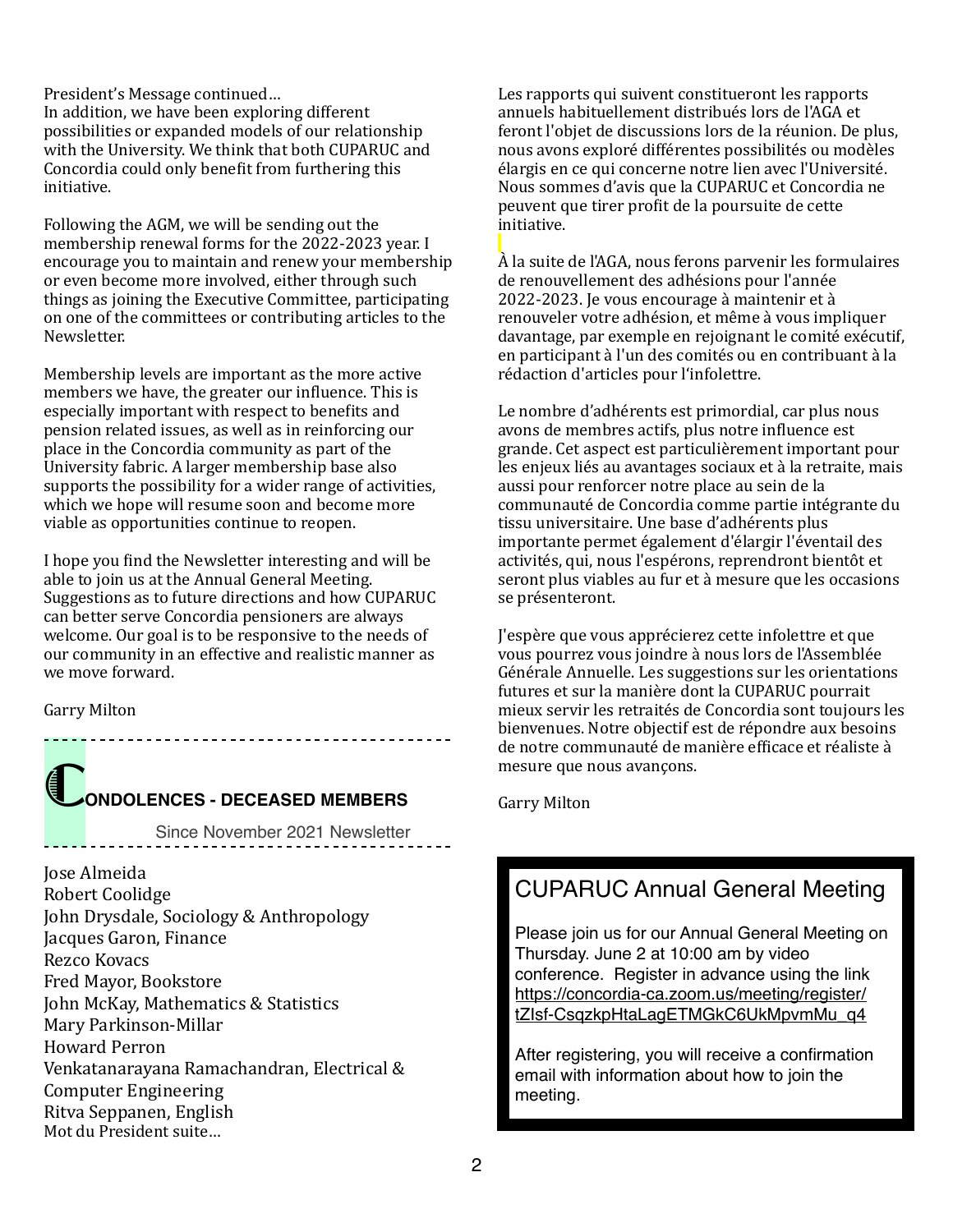## B**ENEFITS REPORT**

#### Hal Proppe

The Concordia University Employee Benefits Committee (CEBC) decided more than 3 years ago to review our entire Group Insurance Benefits Plan, which includes Health Care and Life Insurance for both employees and retirees, as well as certain benefits such as long-term disability for employees only. A Working Group (WG) was established in October 2018. The WG consists of all the internal members of the CEBC, and its mandate is to evaluate all the elements of our Group Insurance Plan and, with the help of consultants, to make recommendations to the CEBC for modifications. Once a preliminary proposal for a new Plan had been developed by the WG, the CEBC decided that a series of consultations would be held with a committee of representatives of all employee groups, plus pensioners, called the Benefits Sustainability Forum (this is similar to what was done a few years earlier when important changes to our Pension Plan were imposed by the government). The Benefits Sustainability Forum (BSF) was created in October 2020. It consists of all members of the WG plus two members from each of the unions, employee associations and our retiree association. There have been several meetings of both the WG and the BSF since then.

At the last meeting of the BSF on June 21, 2021 there appeared to be a general consensus on the main points of the revised Plan, although certain details needed further discussion. Unfortunately, there have been no meetings of the WG or the BSF since then. The administration has met with some of the unions to discuss details of the proposal, but almost a year has gone by with no additional progress that we are aware of. Apparently, the meetings with the unions have not gone as expeditiously as the University expected. As stated in previous Newsletters, the main reason the current Plan needs to be revised is that it is becoming too costly. This year our premiums increased by 6%, and that is less than half of what Sun Life recommended. Over the past 4 years the increase in cost for the plan has been 33%. About half of that cost was covered by a Benefits surplus which is now running out. In the next few years, given the much higher inflation rate of health care costs relative to the already high general inflation rate, the risk is that the premiums would become unaffordable for our members and too expensive for the University under the current Plan (the total premiums

are shared 50-50). So we need to find a way to save money for the Plan.

Here are three important recommendations that the WG made, with the advice of consultants. They have been carefully analyzed and accepted by both the WG and the BSF. 

- 1. Prescription drugs should be generic instead of brand-name. The savings for most drugs are more than 50%. Members who require a non-generic drug for medical reasons supported by a physician's note will still be covered.
- 2. Ongoing prescriptions should be renewed on a 3month basis instead of monthly. The pharmacists' dispensing fees adds significantly to the cost.
- 3. The Plan should be simplified. Currently there are about 80 different categories of employees and retirees, since the Plan has been in existence as long as the University itself. These categories should be reduced to a more manageable number because of the large administrative cost charged by the insurance provider.

All the above will generate savings to the Plan itself. They will mitigate the high inflation rate, especially of prescription drugs, and make the Plan more affordable to all members in the future. There are other savings that are being proposed, but these are the main ones. The savings in point 1 are obvious. To implement points 2 and 3, and also to make the Plan more flexible than it is now, some changes to the Plan design are needed. There have been some proposals and many discussions about what specific changes should be considered. Whatever the final modifications turn out to be, they should be governed by the guiding principles which I summarized in my previous Newsletter report:

- o Financial security, equity and universality;
- o Affordability and sustainability;
- o Value for members and flexibility.

We are still working on finding the best way to

- Encourage members to renew their prescriptions as infrequently as possible. The maximum renewal interval is 3 months, but it is understood that some prescriptions need to be renewed more frequently.
- $\cdot$  Make the Plan more flexible by giving members more options, but at the same time reduce the large number categories of members of the current Plan.
- Ensure that the revised Plan is fair and equitable to all members – active employees, including younger ones who tend to use the Plan less frequently; retirees; single members; those with partners; and also those who have eligible children.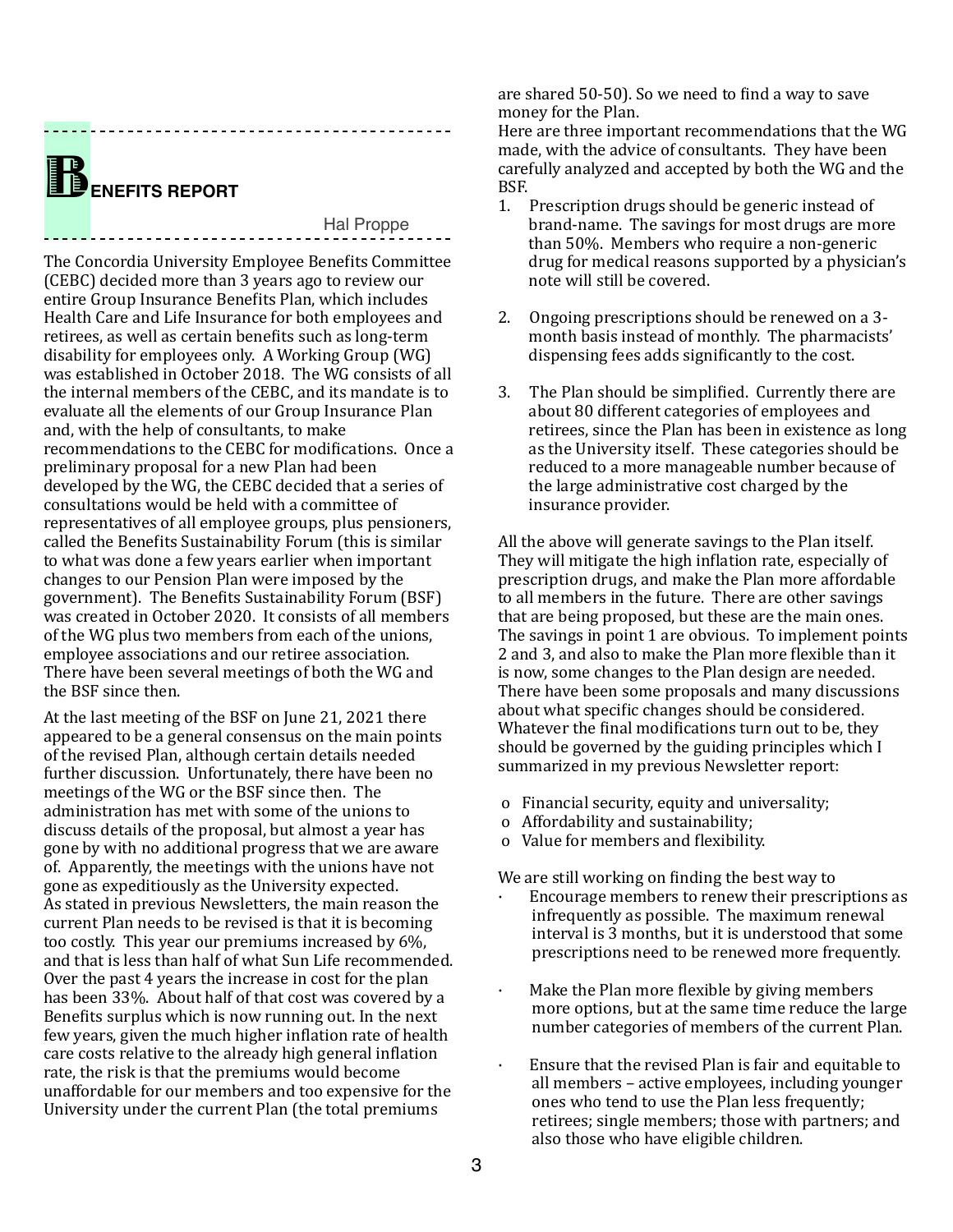Unfortunately, we still seem to be far from agreeing on some features of the revised Plan. There are many details that need to be analyzed to evaluate a new Plan. How much are the new premiums? What about paramedical and other coverage besides prescription drugs? All of these questions have been discussed and tentative answers to most have been agreed on by the WG and BSF. But at this time there is no final version ready for approval by the CEBC. Once it is formally approved, there will be a comprehensive communication/education campaign for the entire Concordia community. 

I will end on a more positive note. We are all very concerned about the high inflation rate that has developed over the last year. I am pleased to announce that our pensions will be indexed in June by the full inflation rate based on the increase in the Consumer Price Index (CPI) from December 2020 to December 2021. The increase is  $4.8\%$ .

#### Hal Proppe,

CUPARUC Representative, Benefits Committee

**ENSION REPORT** 

Bryan Campbell

It is difficult to wake up these days and actually look forward to opening the newspaper or reading a newsmagazine. Things are certainly not going well out there, and it is difficult even to imagine scenarios that returns us to a world resembling the pre-covid past. But I can find some solace in realizing that our local, Concordia University Pension Plan is there for us and has been delivering the goods. The reality of our defined benefits plan does let me breathe more easily and deal with whatever I find on the front page.

Fund returns in 2021 have been excellent, running at around 16%. And this level was reached after two vears in the  $11\%$  range. Do recall that the Plan meets its commitments to pensioners with long-term returns of 5.9%. These numbers speak for themselves, as do other more technical measures relating to portfolio risk and diversification that we calculate on a monthly basis.

An issue of paramount importance to us all is the reemergence of inflation. It is indeed a component of the bad news faced each morning. CPI rose 4.8% last fiscal year. As you know, we do not have automatic indexation.

Whether or not we receive, indexation depends on our Plan's performance. I have reviewed in previous messages how it is calculated. In fact, two formulas must be worked through, relating respectfully to the components of inflation below and above 2%. The Plan's performance these past years works in our favour here. We will receive full indexation of 4.8% beginning this summer. The performance has been so good the last several years that we are likely to receive that portion of indexation below 2% even with poor real returns next year. Real return would have to be lower than about -6% next vear for us to lose this  $2\%$ . Curiously, we are likely to receive indexation corresponding to inflation above  $2\%$  even if it were to run again at  $5\%$ . The asymmetry relates to the number of performance years in the calculation of averages used in the two formulas.

To my mind, a striking feature of the past year is that we have been able to achieve these results with our own rather unique allocation approach that has worked well. Our investments are carefully organized around specific risk and performance objectives. These I have written about in previous newsletters. Our investments all fall under one of three generic headings: Capital Preservation, Growth, and Diversification. These are more just neat-sounding names, but reflect separate financial realities. Each has its own risk/return objectives. I can report that not only have these distinctions helped us orient our allocation strategy. Moreover, our investments, so grouped, have performed entirely in keeping with their underlying benchmark objectives. 

Your Pension Board, I can also report with a certain sense of accomplishment, works hard. We meet in some committee capacity or other some 20 times over the year. We interviewed our thirty or so fund managers during the year. Besides tracking and analyzing their overall results, we have looked carefully at their investments to get a feel for their particular markets and develop some intuition regarding future investment initiatives. In this regard, we have had two educational sessions this past year, where we invite industry experts to survey opportunities in their fields. This past month, for example, we met with (i) an insurance company to discuss how vulnerable our Plan is to longevity risk and (ii) an investment fund that specializes in the commercialization of innovative medical research (a wow for me!).

#### *Responsible Investment*

This past year we have been particularly pre-occupied with the challenges associated with responsible investment. What are the Pension Board's legal obligations in managing the Fund, which is now valued around \$1.5 billion?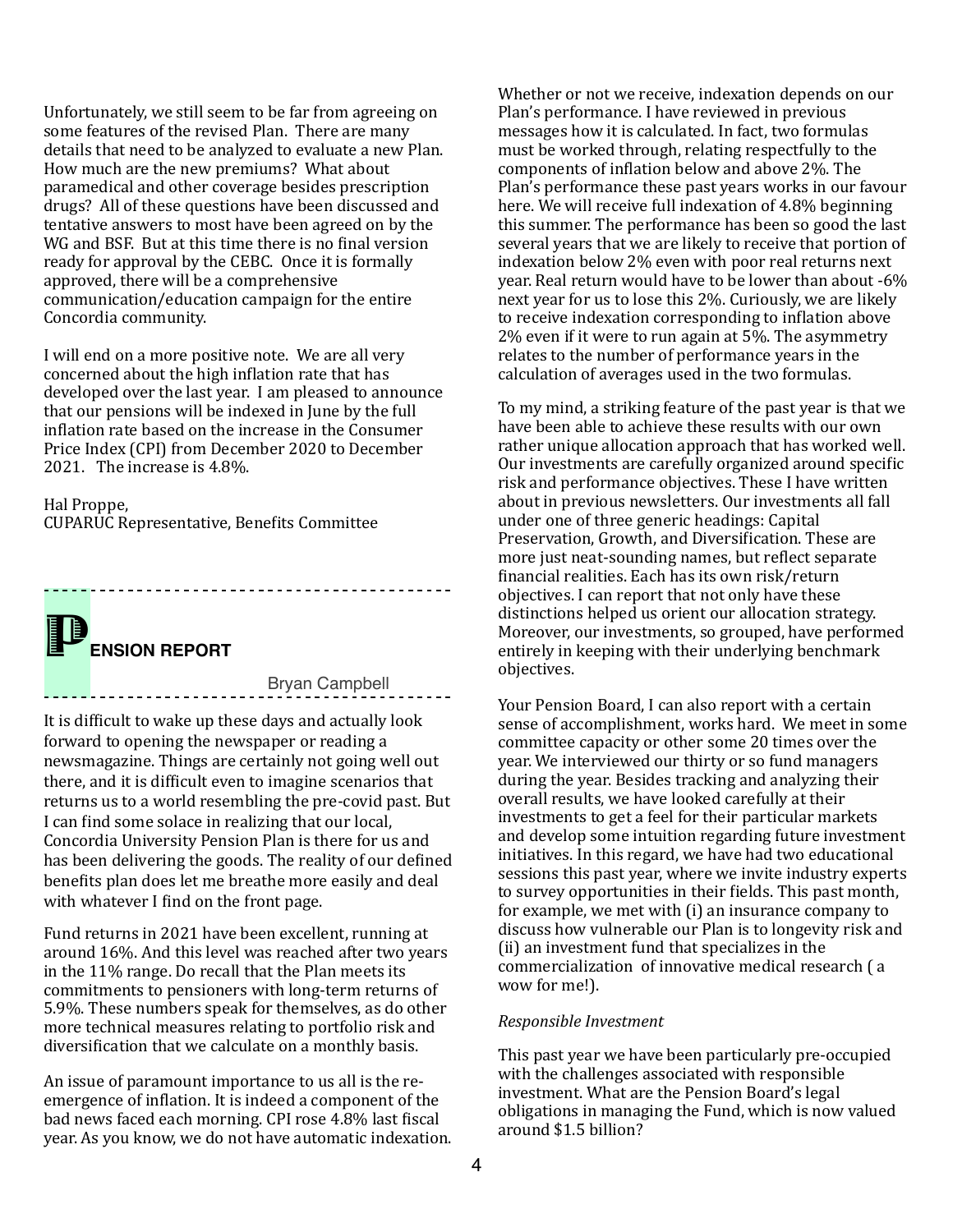The law is clear: we have to meet our fiduciary objectives by maximizing returns via investments that assume the least amount of risk consistent with the Plan's objectives. Moreover, we must operate in a manner consistent with best current financial practice. In this context, we have indeed adopted techniques that have focused on searching for and managing properlydiversified investments (using what is termed Modern Portfolio Theory), and in doing so have been committed to sound and transparent management practices.

As you know in recent years there has been increasing concern to broaden this mandate to include seemingly wider objectives, such as dealing with the challenges of climate change or with issues relating to governance such as diversity in the boardroom of companies. These concerns have been collected under the acronym ESG (environment, social, governance).

Financial institutions, and these include pension funds, have come to appreciate that we do have a role to play in dealing with, say, climate change. However, is dealing with these challenges part of our fiduciary responsibilities as trustees of the Plan? Here, it must be said, there is room for considerable divergence of opinion. 

The Pension Board has set up a committee to address the broad topic of Responsible Investment. We need a statement of what this term means in practice for the Concordia Pension Plan. We have been meeting over the last several months and have made what I think is good progress in articulating a sensible policy that is keeping with our fiduciary obligations. We hope to have a statement of this policy prepared for our General Meeting next fall. Fingers crossed!

Bryan Campbell CUPARUC representative, Pension Committee 

**EW MEMBERS** As of April 22 2022

A warm welcome to these new members who recently retired:

Virginia Bruce Raymond Bruton Claude Martel Owen Moran Soraya Saba Nelly Trakas



#### Wendy Hedrich

Life remains relatively quiet since the beginning of the Pandemic. Every time we think things are getting better, we get hit with another wave. This has definitely affected our ability to get together in social settings. Summer seems to be settling in and, with the warmer weather, we should be able to gather again in an outdoor setting.

We have the Concordia Shuffle to look forward to in September. Please consider joining us as we walk from downtown to Loyola for the Annual Shuffle. We have been able to raise over \$5,000 towards our Scholarship.

As life begins to return to normal, we can begin again with planning for activities. We understand that everyone has their own comfort level for gathering in groups. 

Over the past few years, we proposed setting up several interest groups. Some ideas were:

Restaurant Club - visiting a different restaurant each month. Wine appreciation Book Club Chess and/or Bridge Travel group – plan short trips, perhaps to Ottawa, Laurentians Touring Montreal - visit different places around Montreal **Bowling league** Cycling group.

These interest groups have been very successful at other universities. The idea is that members are responsible for suggesting, organizing and maintaining the group and CUPARUC will help with some of the logistics, such as communications and getting things started. We will always be available for promoting the events through email, mail and Facebook. However, success is dependent on participation, both as organizers and participants.

If you would be interested in leading any of these groups or participating, please send us an email at [cuparuc@concordia.ca](mailto:cuparuc@concordia.ca) or leave a message on our voicemail at 438-772-9119. Also, please feel free to send suggestions for other groups.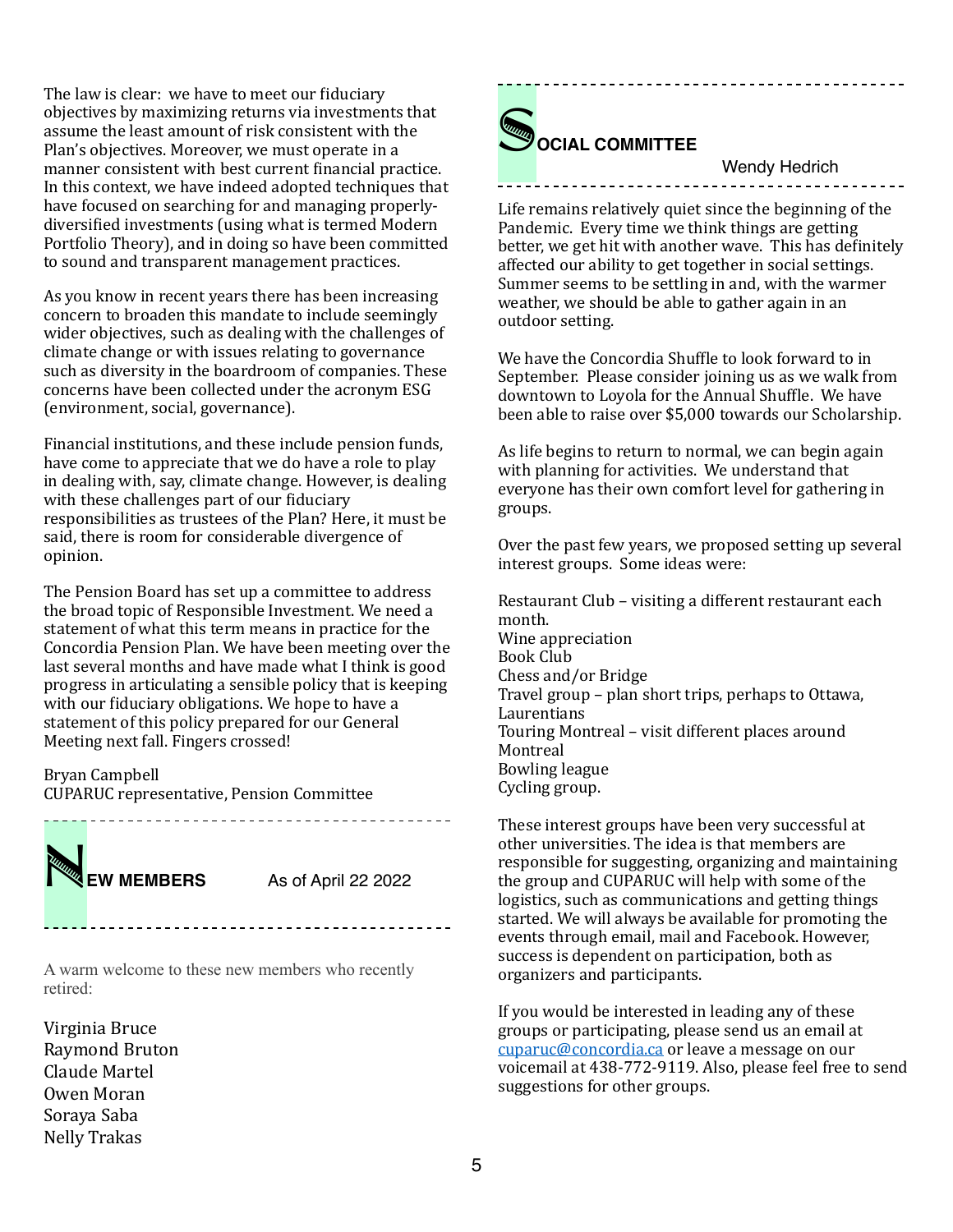

The 2020 financial data as presented in the *Student* Award Stewardship Report 2020-21 for the Concordia University Retired Faculty and Staff Scholarships and Awards Endowment, reports a market value of  $$1,112,136.14$  and a book value of  $$720,297.01$ . The endowment is the result of the agreement between the University and the Concordia University Pensioners' Association (CUPA) to use the proceeds of the demutualization of the Sun Life Insurance Policy to provide in-course support for graduate and undergraduate students in any Faculty at Concordia University. To date, these awards have been funded from the investment of the original endowment plus a CUPA "top-up" as necessary. Graduate award recipients are selected on the basis of academic excellence and financial need. The School of Graduate Studies administers these awards. Administered by the Financial Aid and Awards office, undergraduate awards are split between scholarships and bursaries. Scholarships are awarded on the basis of academic merit while bursaries are awarded on the basis of financial need and academic standing.

Academic year 2020-21 saw modifications to the agreement between our Association and the Concordia University Foundation. With a view to growing the Foundation, in 2014-15 the Concordia University Foundation reduced the payout from the endowment from 5% to 3.5%. However, for a three year period (2014-15, 2015-16, 2016-17) the University generously topped up the endowment payout to the accustomed 5% or \$40,000.00. Thus began the brainstorming of how to supplement the annual payout, perhaps not to past levels, but to a level that would be sustainable and would continue to benefit deserving students.

As a result of your input through our semi-annual General Meetings and continuing discussions with Advancement, a decision was reached to abide, as best as possible, with the spirit and terms of the original endowment agreement. While the 3.5% annual payout results in available funds of approximately \$31,000 to \$33,000, going forward and beginning in 2022-2023, CUPA will offer four awards of a minimum of \$5,000 each at the graduate level, four undergraduate in-course scholarships and four undergraduate in-course bursaries of \$2,000 each, thus totalling \$36,000 annually. In order to close the gap between the revenue generated from the endowment and

the \$36,000.00 required annually, with the help of University Advancement, a CUPA Development Fund has been established to hold any monies supplemental to the endowment payout. This independent CUPA account is funded by donations made via the annual Shuffle, five dollars from individual membership fees, and any donation revenue. 

One very successful annual event is the participation of Team Concordia Pensioners and their sponsors in the annual fall Shuffle. Pre-pandemic this entailed a walk from the downtown campus to the Loyola campus. For a second year Shuffle 32 which took place September 24, 2021 occurred virtually with participants walking either through their respective neighbourhoods, shopping centres, and/or on treadmills. Over a three year period, Team Concordia Pensioners and their sponsors have raised over \$5,000 directed to student awards. Add to that any other donations and the CUPA account now totals more than \$6,820.00. 

You may have noticed that the CUPA membership form includes ways in which members can make a charitable contribution targeting the Retired Faculty and Staff Scholarships and Awards Endowment through the annual Community Campaign. Please consider making a donation in any amount with which you are comfortable.

For 2020-2021, the most recent year for which we have the information from Advancement, graduate scholarships in the amount of  $$4,000.00$  were received by Roy Boughanem, Master of Arts, Course Based, Sociology; Jonathan Greenway, Master of Arts, Creative Arts Therapies; John Alexander Jimenez Garcia, Doctor of Philosophy, Thesis, Health and Exercise Science; and Ika Peraic, Doctor of Philosophy, Thesis, Humanities. At the undergraduate level, a total of four awards, three bursaries and one scholarship, were awarded. Bursaries went to Hayfa Akoubi, Bachelor of Science, Honours, Behavioural Neuroscience; Nicholas Contreras, Bachelor of Fine Arts, Major, Contemporary Dance; Joel Danan, Bachelor of Science, Specialization, Cell and Molecular Biology, Minor Business Studies. The scholarship went to Amelia Bricault, Bachelor of Science, Honours, Behavioural Neuroscience. Undergraduate bursary amounts for that year were \$2,375.00 each, while scholarship amounts were \$2,000.00 each. Each and every award recipient is truly grateful for the recognition of their efforts, the limiting of their financial burden and the subsequent increase in the amount of time they can dedicate to their studies. Congratulations to all.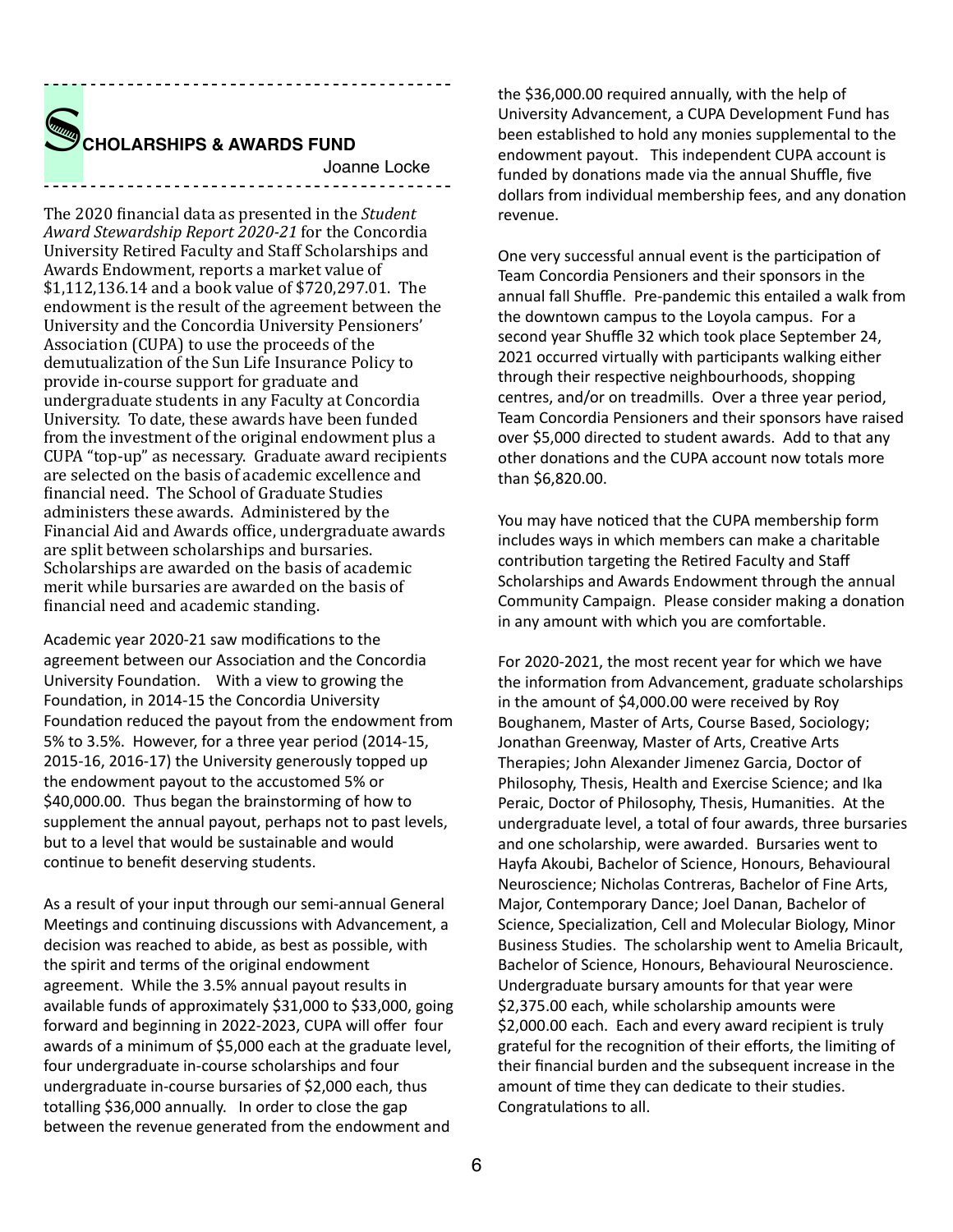# **INTERIM FINANCIAL STATEMENT**<br>Garry Milto

Garry Milton

The current Financial Statement, presented at the right, is interim as the CUPARUC fiscal year ends on May  $31$ and there are still items to be posted. It is expected, however, that the final figures will be similar to what is shown helow.

------------------------------------

The Association is in a good state financially, with a healthy balance of just over \$35,000. We have adequate operating funds, the ability to meet foreseeable obligations to maintain our student awards program and the flexibility to take on projects of benefit to our members that may be identified.

The pandemic has affected our financials, which can be seen in both our income and expenses. While income from membership fees is consistent with last year, it is down from the pre-pandemic vears. Similarly, expenses are up this year relative to 2020-21 as more normal operations begin to return.

The following changes in expenses from last year are of note:

- 1. General Meetings & Events \$275.94: There were no general meetings held in 2020-21. This cost covers the Hospitality Concordia charges for the Fall General Meeting. The University waived the on-site and IT support fees, saving us approximately \$230.
- 2. Transfer to Scholarship/Bursary Fund \$1,275.00: This is the first transfer to the CUPA Development Fund, which guarantees a consistent annual payout from our student awards program. The source of this money is the \$5 from the \$30 annual membership fee that goes automatically to our scholarship and bursary program.
- 3. Website \$519.11: The increase over last year includes the hosting fee for our website, which is for three-years, as well as the annual domain name fee.
- 4. CURAC Membership \$300.00: The increase over last year reflects the CURAC membership definition and the number of members we consider active.

| <b>INTERIM STATEMENT</b>                      | 2020-21      | 2021-22        |
|-----------------------------------------------|--------------|----------------|
| June 1, 2021 - May 18,<br>2022                | <b>Final</b> | <b>Interim</b> |
| <b>Opening Balance</b><br>June 1, 2021        | \$31,464.94  |                |
|                                               |              |                |
| <b>INCOME</b>                                 |              |                |
| Membership fees                               | \$5,820.00   | \$5,875.00     |
| \$5 Donations to<br><b>Scholarship Fund</b>   | \$1,275.00   | \$1,165.00     |
| Receipts - Annual<br>dinner                   | \$0.00       | \$0.00         |
| Concordia<br>contribution                     | \$0.00       | \$0.00         |
|                                               |              |                |
| <b>TOTAL INCOME:</b>                          | \$7,095.00   | \$7,040.00     |
|                                               |              |                |
| <b>EXPENSES</b>                               |              |                |
| General Meetings &<br>Events                  | \$0.00       | \$275.94       |
| Legal Fees                                    | \$0.00       | \$0.00         |
| <b>Transfer to</b><br><b>Scholarship Fund</b> | \$0.00       | \$1,275.00     |
| <b>CURAC Membership</b>                       | \$163.50     | \$300.00       |
| Annual dinner<br>(miscellaneous)              | \$0.00       | \$0.00         |
| Website                                       | \$25.96      | \$519.11       |
| Gifts                                         | \$0.00       | \$0.00         |
| Postage                                       | \$476.51     | \$458.62       |
| <b>Printing &amp; Copy</b><br>Centre          | \$238.89     | \$224.86       |
| Stationery and<br>Supplies                    | \$225.31     | \$178.48       |
| <b>Telephone Rental</b>                       | \$153.37     | \$0.00         |
| <b>TOTAL EXPENSES</b>                         | \$1,283.54   | \$3,232.01     |
| <b>NET INCOME</b>                             | \$5,811.46   | \$3,807.99     |
|                                               |              |                |
| Closing Balance on<br>May 18, 2022            |              | \$35,272.93    |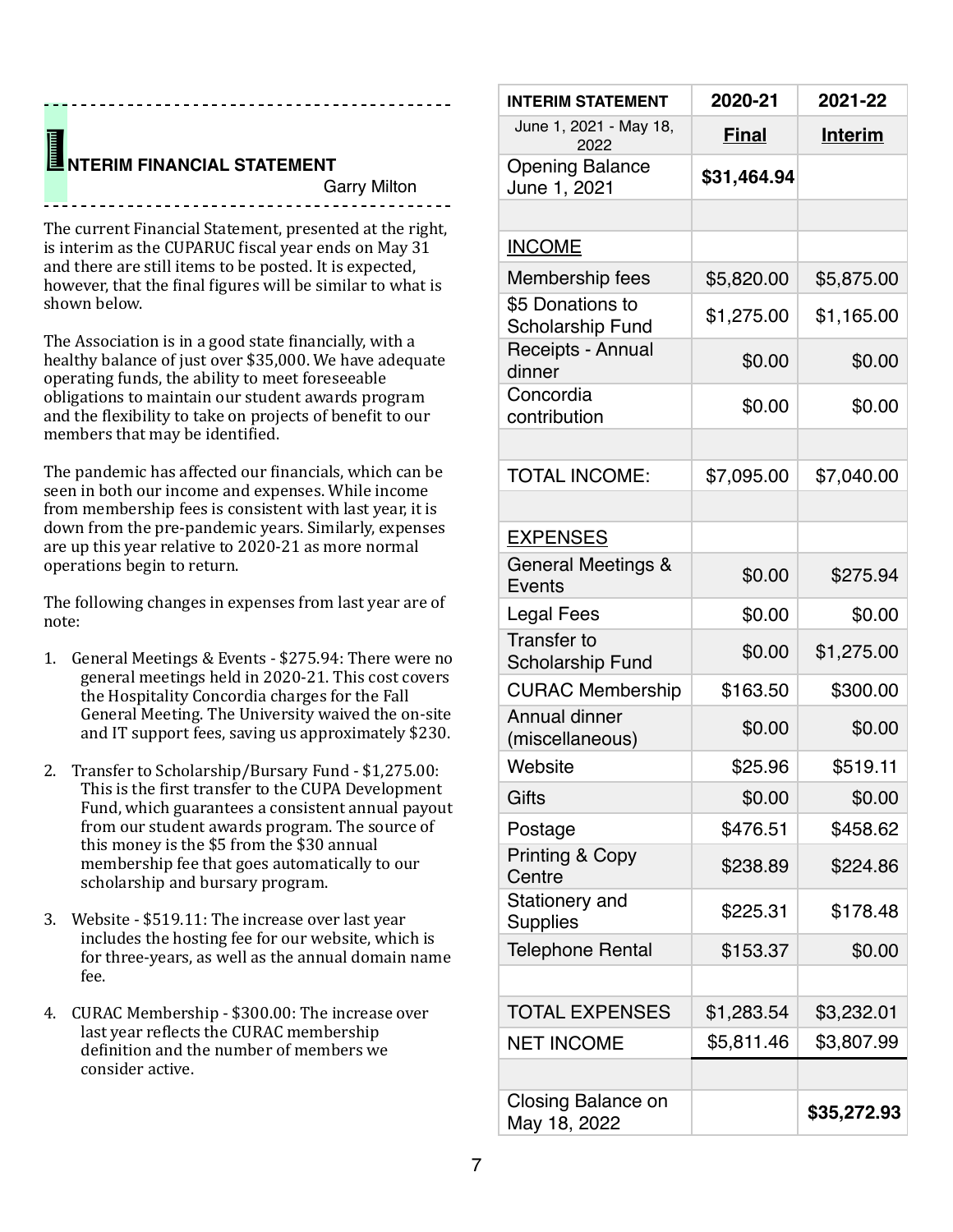M**EMBERSHIP**

Joyce Payan

The final number of paid-up memberships for 2021-2022 is 241. Although this is an increase over last year, it remains one of the the lower annual membership numbers we have had in several years. We imagine the decrease is due to the pandemic and hope active membership will increase now that things are beginning to return to normal.

As is our practice, we continue communications with past members, even if they are not currently up to date with membership fees. In this way, we keep past members informed and hopefully they will renew their memberships. 

We continue to reach out to new pensioners who, at the time of retirement, give Human Resources permission to share their contact information with the Association. In addition to the initiative last Fall in which we contacted ninety-six Concordians that retired since January 2020, we have recently reached out to another 28 new pensioners.

Membership renewal forms for the 2022-2023 year will be sent out in early June. The membership fee remains \$30.00, of which \$5 goes directly to our retired faculty and staff scholarship and bursary program. Renewals can be made by electronic transfer payment or cheque and all the instructions will be included in the renewal package. I encourage you to maintain and renew your membership as membership levels do have an impact in our relations with the University.

If you know of any Concordia retirees that are not members and that you think might be interested in joining CUPARUC, please pass on this information or contact us and we would be happy to get in touch.

If you have any questions or comments, please telephone us at 438-772-9119 and leave a message or send an e-mail to [cuparuc@concordia.ca](mailto:cuparuc@concordia.ca).

The following is a snapshot of our membership statistics: 

Paid Members:

| 2021-22 | 241 |
|---------|-----|
| 2020-21 | 222 |
| 2019-20 | 321 |
| 2018-19 | 350 |
| 2017-18 | 345 |

New members  $2021-22: 14$ 

Total Number of Individuals who have been members since 2004:

| Active "paid" members: | 241 |
|------------------------|-----|
| Deceased:              | 268 |
| Inactive:              | 490 |
| Total:                 | 999 |

### T**ECHNICAL COMMITTEE REPORT**

Roger Kenner

CUPARUC uses a variety of methods to keep members informed and "in community", depending on the subject matter and the personal situation of individual members. Face-to-face meetings, several times per year, were long a mainstay of communication for those living in the local area. Covid has disrupted this avenue, but hopefully it can be re-established soon. Regular mail has been our second avenue of communication, especially for those who are uncomfortable with more electronic means. Regular mail is, alas, an expensive option. Electronic mail and our "listsery" have been the third avenue, for those comfortable with email. This tool is less effective when documents, such as our newsletter, must be circulated. It also only reaches those who are "on-the-list". Our fourth avenue, then, is our website, which can be found at [http://](http://cuparucconcordia.ca/) [cuparucconcordia.ca/](http://cuparucconcordia.ca/). Timely information is posted on this page, as well as documents such as our newsletter and the minutes of our general meetings. With both the listserv and the website, communication is only oneway. Lately, a *Facebook* page has been created for [CUPARUC: https://www.facebook.com/groups/](https://www.facebook.com/groups/646479872619655) [646479872619655](https://www.facebook.com/groups/646479872619655) Timely information and announcements are also posted here, with some opportunity for discussion and feedback.

As your webmaster, I am basically responsible for maintaining the list of who gets email from the Listserv and also for the Association's web page. The main page contains current items and announcements, as well as links to the current newsletter and the latest general meeting minutes. There is an archive of newsletters and general meeting minutes going back to the founding of CUPARUC (CUPA then) in the late 1980s. Other frontpage links include reports of past social events, ongoing information about your Association's scholarship and awards programme, information on keeping your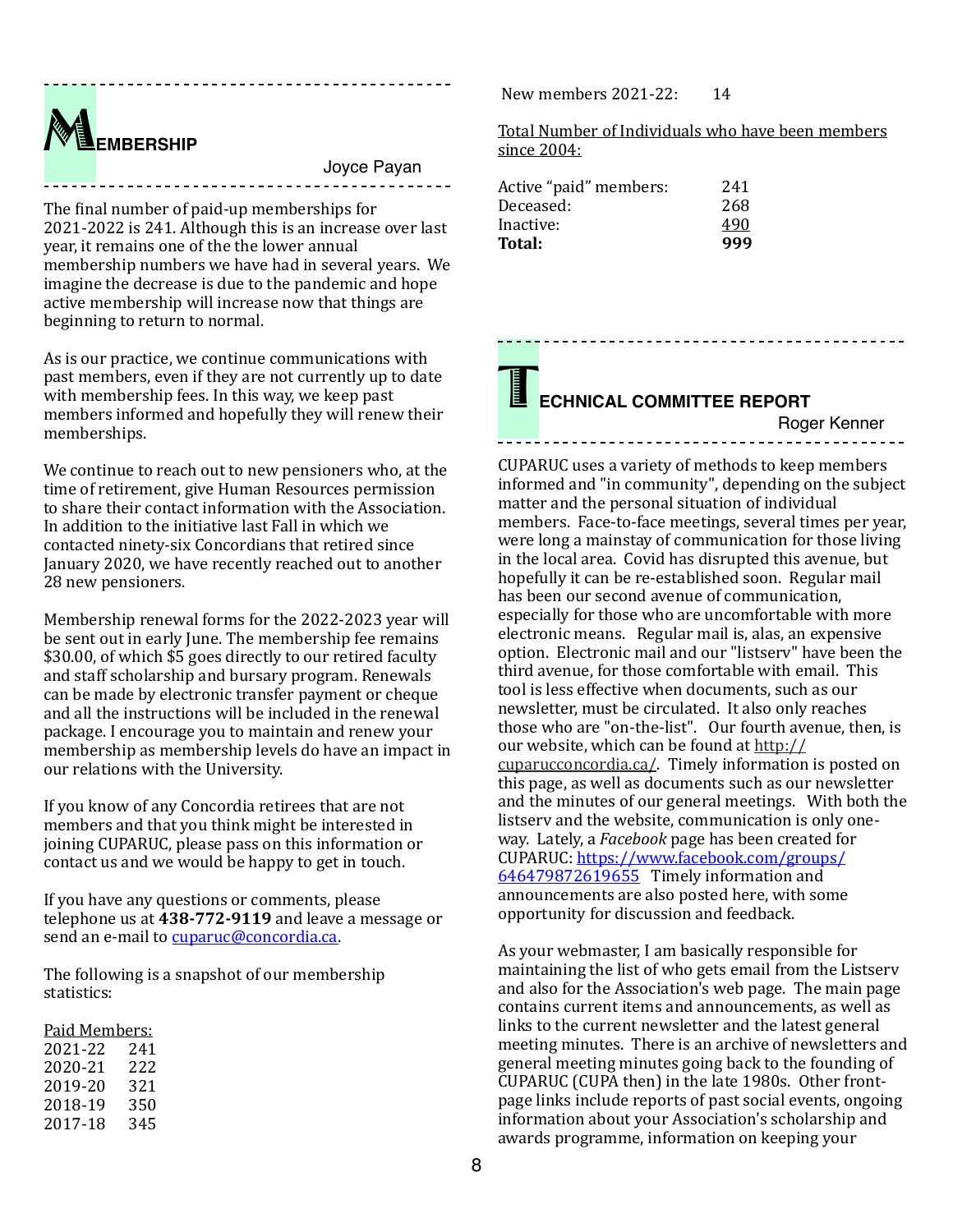membership up to date and useful links to other groups and associations.

Of particular note is our Membership List, where the names of other members, and whether we have their up-to-date email address is displayed. Note that some members have opted, by contacting the webmaster, NOT to appear on the list. There is also a list of new members at the top of the page (Members can opt out of this, as well). Following the new members is a list of those retirees, members or not, who have passed away in the last year or so.

Sometimes, CUPARUC extends complimentary memberships to new retirees and their email is placed on our Listserv list so that they can benefit from the latest news. Until these complimentary members make some overt move to acknowledge their membership in our association, such as updating their personal information or paying their next membership dues, their names are NOT included on the membership list.

It happens that the webmaster will receive email from the outside, wishing to get in touch with a member listed on the page. If the member's email is current, I forward the message on privately to the targeted member, who can respond or not, as they wish. No personal email is ever sent out to anyone.

**RAFT MINUTES FALL GM** 

Joanne Locke

-------------------------------------

#### -**Fall General (Webinar) Meeting**

Thursday, December 16, 2021 - 10:00am - 12:00 pm **Minutes**

#### 1. Call to Order and President's Remarks (Garry Milton)

Garry Milton, President, called the Fall General Meeting to order at 10:05 am. It was announced that because the Meeting was taking place in the form of a Webinar, it would be informational in nature. It is anticipated that voting will take place at the Annual General Meeting which will hopefully be held in May 2022, with options for both in-person and virtual attendance. 

Questions were welcomed at the end of each topic on the agenda and were handled through the Q&A Box. There was an additional question and answer session at the end of the meeting. Craig Buchanan monitored the questions.

The meeting was recorded and the recording is available to CUPA members on request.

Garry introduced the Executive Committee and thanked them for their work over these past two years. Executive Committee members include Craig Buchanan (Newsletter), Bryan Campbell (Pensions), Howard Fink, Wendy Hedrich (Social Activities), Nancy Helms (Member-atlarge), Roger Kenner (Technical Committee), Bill Knitter (Past-President), Joanne Locke (Scholarships and Awards), Joyce Payan (Membership), Hal Proppe (Benefits), and George Tsoublekas (Benefits).

#### **2. Reports:**

#### **2.1 Pension Committee (Bryan Campbell)**

The annual Pension Information Meeting, a legal requirement, was held electronically October 7, 2021. All members were invited. In addition a pension report was mailed to the membership presenting the final results of 2020 which to this point was the heart of the COVID period. The Plan membership boasts over 7100 members of which almost 2300 are beneficiaries.

Returns for the pension fund have been very good at  $11.5\%$ . comparing favourably with other pension plans. The objective on a long term basis is 5.9% necessary to meet the liability structure of the defined benefits. The 10-year average of the plan is  $7.8\%$  which is well above the  $5.9-6.0\%$ target and therefore very healthy. This is also reflected in the Sharpe Ratio Risk measure which shows our risk to be very low. The fund is very well managed, is diversified, and is a poster child of how allocation has been made post 2008 and is very robust during this COVID period. The return shown as of the 2021 third-quarter statement is 11.2%.

As a financial institution a focus this year will be on the responsible investment requirement. Although Concordia has always had a responsible investment policy, it is hoped to have a statement concerning responsible investment early in the new year.

In terms of indexation, although there was a small adjustment up this year, it was not well presented to the membership. An improved communication strategy will be worked out for next vear. It is anticipated that because inflation is reached beyond the 2% for the first time in two decades this will result in appropriate levels of indexation from the plan. The plan has done well in the past two years and will be able to .<br>accommodate inflation. Through reverse calculation, Bryan will present in the next Newsletter report what that indexation will be. The plan may not be able to accommodate all of inflation but a goodly part.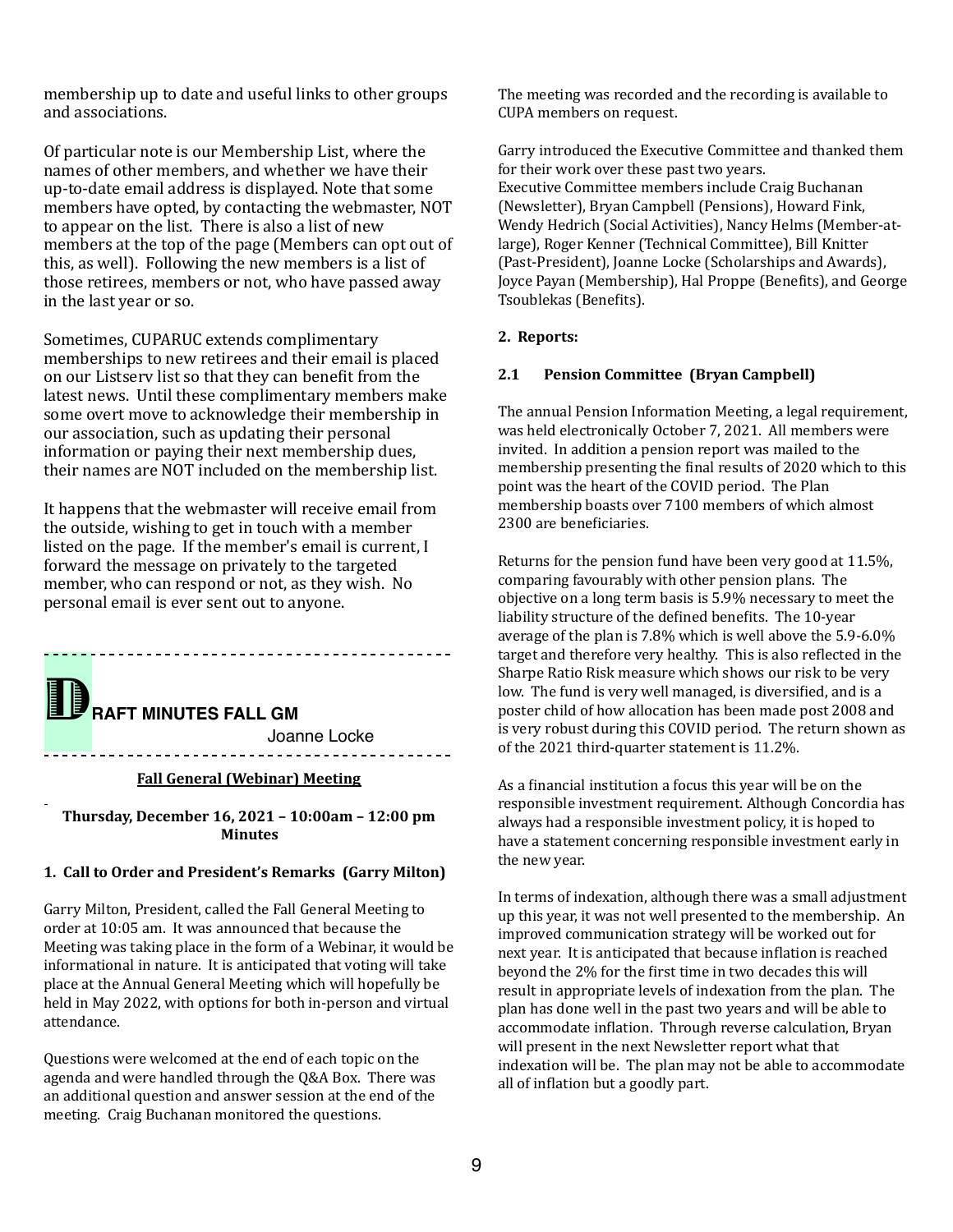**Q:** Concerning responsible investment – what are our investments in such areas as mining and oil? **A:** While miniscule in both these areas we do have some carbon consequences. Bryan cannot say how small as allocations are so fluid that this can change monthly and is therefore a difficult question to answer with precision. The investment managers are queried as to their attitude toward responsible investment. Most managers are conscious of this so that mining and fossil fuels do not play a big role. Broad issues such as these are important and it is important that our members convey their thoughts to us on these issues.

#### **2.2** Benefits Committee (Harald Proppe)

Members will find that much of what is being reported with respect to Benefits can be found in the Newsletter issued in December 2021. The main focus of each of the Benefits committees is group insurance of which health insurance is the primary concern for CUPA. Health insurance premiums have been increasing over the last few years with 2% in 2019,  $3\%$  in 2020, 5% in 2021 and 6% next year. Increasing costs of premiums is one of the reasons why this review was mandated by the Concordia Employee Benefits Committee (CEBC). This annual increase in premiums shows that over the long term the plan is not sustainable without modifications. These changes have to do with both cost and design. 

One cost factor is the complexity of the plan. When the plan was first introduced back in the 1970s it was simple but over time many different groups, associations, and unions have developed so that at this point there are almost eighty different permutations and combinations of elements of the plan. One would expect that large companies such as Sun Life would be able to customize their software to deal with individual client needs. Unfortunately Sun Life cannot deal with our 80 different categories and must therefore in some instances process transactions manually which is costly.

The Working Group (WG) quickly realized that the plan is outdated and needed to be modernized and made more flexible. Changes can not only bring about cost savings but can also improve coverage to the membership. Examples of this include that in the current plan, while name brand medications can be dispensed generic can sometimes save up to 65 percent; in most plans this is the case. It is recognized however that in some cases doctors request that the name brand medication be dispensed. Another example is most prescriptions are filled for 30 days, dispensing fees charged by pharmacies can be quite costly so that refilling every 3 months can lead to some savings. Different pharmacies charge different dispensing fees that can vary as much as 25%. 

The Working Group has met on a regular basis since October 2018 and is guided by the following principles:

- Financial security, equity and universality,
- Affordability and sustainability, and
- Value for members and flexibility.

Some three years later these principles continue to govern all the work. Regardless of how the final plan is structured it is important to mention that the cost for each member, whether active or retired, will roughly be the same as now. So the "out of pocket" by the members remains basically the same; with some members paying a small amount more and some a small amount less. One detail still being worked on is to ensure that no one gets charged a large amount compared to what they are currently paying. Again, because Sun Life is not able to tailor their software to such a detailed level, in some cases manual transactions will still be necessary.

George and Hal not only serve on the Working Group but are also members of the Benefits Sustainability Forum (BSF). The BSF, similar to the Pension Sustainability Forum when the pension was modified, has representation from each of the unions, associations, and other stakeholders with some 50 participants. The CUPA representatives to this Forum are Garry and Craig. The Forum is a good and effective way of consulting all of the constituencies affected by these changes. Up to now there has been a remarkable consensus of the BSF and the Working Group although there are still some difficulties to iron out.

While the BSF and the WG have not met since June 2021, the Concordia Employee Benefits Committee (CEBC) did meet on December 1, 2021. It was reported that the delay in overall progress was because some of the unions in their collective agreements have articles that have to do with benefits and must be negotiated. It is expected that this will be finalized over the next couple of months. This will be followed by several meetings of the Working Group and the BSF then followed by a meeting of the CEBC. Hopefully by spring the final presentation will be made for approval by the Board of Governors. A massive communication campaign will then take place with implementation of the plan in January 2023.

#### **2.3 Scholarship Committee (Joanne Locke)**

Over the past 19 years, since establishing the Concordia University Retired Faculty and Staff Scholarships and Awards Endowment Fund, we have made over 210 in-course students very happy.

Our awards are primarily funded from the investment of the endowment. Graduate award recipients are selected on the basis of academic excellence and financial need. The School of Graduate Studies administers these awards. Undergraduate scholarships are awarded on the basis of academic merit while undergraduate bursaries are awarded on the basis of financial need and academic standing.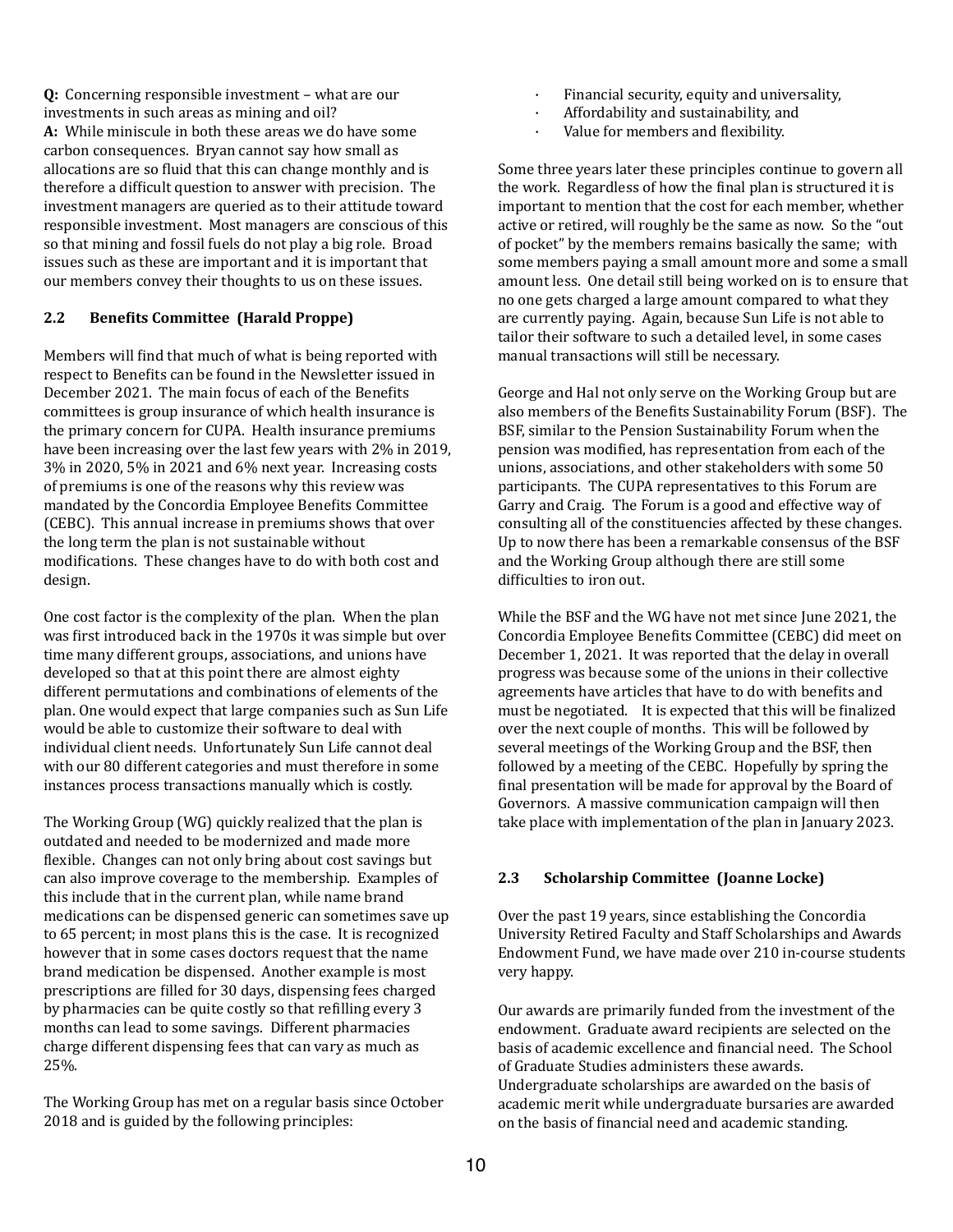Undergraduate awards are administered by the Financial Aid and Awards office.

This past academic year 2020-21 saw modifications to the agreement between our Association and the Concordia University Foundation. With a view to growing the Foundation, in 2014-15 the Foundation reduced the endowment payout from 5% to 3.5%. However, for a three year period (2014-15, 2015-16, 2016-17) the University topped up the Foundation payout to the accustomed 5% or  $$40,000.00$ . The University as of 2017-2018 ceased to top up the payout from the Endowment. When we learned of this, brainstorming began on ways to supplement the annual endowment payout, perhaps not to past levels, but to a level that would be sustainable and would continue to benefit deserving students.

So as a result of your input through our semi-annual General Meetings and continuing discussions with Advancement, a decision was reached to abide, as best as possible, with the spirit and terms of the original endowment agreement. The 3.5% annual payout results in available funds of approximately \$31,000 to \$32,000, so going forward, CUPA will offer four awards of \$5,000 each at the graduate level, plus eight awards of  $$2,000$  each at the undergraduate level, thus totalling \$36,000 annually. The discrepancy between the payout from the endowment and the required \$36,000 will be remedied through a CUPA Development Fund.

Set up with the help of Advancement, this independent CUPA account is funded by donations made via the annual Shuffle, five dollars from each membership fee, and any donation revenue. One very successful annual event is the participation of Team Concordia Pensioners and their sponsors in the fall Shuffle. With funds raised from the shuffle over the past 3 years, together with the 5 dollars from each membership and the personal donations, the account now holds enough top up funds to safely cover the next two years. Having said that, when you see Team Concordia Pensioners calling for support for Shuffle fall 2022, please consider either joining the team or offering support. Finally, please keep an eye out for a CUPA FundOne Webpage, which we hope to have live early in the new year which will make it easier to make contributions.

One question was received through the chat feature requesting that in keeping with the original agreement, all four Faculties benefit equally from the awards. This will be presented to the Executive Committee in the new year.

#### **2.4 Social Activities Committee**

In Wendy Hedrich's absence, Garry Milton presented the report of the Social Activities Committee. No social activities have taken place during the pandemic but will resume once pandemic guidelines allow. In addition to the types of

activities CUPA traditionally holds, the Association could provide a framework for any activity group that would like to start-up offering a service such as communication or use of the Zoom platform. Members could choose to start a cycling group, hiking group, cribbage group or any other area of their interest whether taking place via zoom or in-person.

#### **2.5 Technical Committee**

In Roger Kenner's absence, Garry Milton presented the report from the Technical Committee. Roger looks after the email, listsery and the web page. With the changes in systems that have taken place at Concordia, first to the email and more recently to the financial/human resources system, CUPA has run into a number of difficult situations getting things through the process. Although support is provided, we are not, nor do we expect to be a priority, given that technical support has a whole university to keep running. In addition to recurrent problems with the listsery functions, we have learned that many Bell Sympatico users are not always receiving email. Email is the primary mode of communication used by CUPA because of the minimal costs. Roger is now working with Concordia technical support to solve this problem. Similarly Concordia is now working with Bell as there appears to be something associated with a security glitch. As a temporary measure until this problem is resolved, Garry is communicating directly with Bell Sympatico users from his own personal account. Because this issue is intermittent, some members may receive the same communication twice.

Another task, somewhat sizeable, is a redesign of the website. CUPA must therefore look at means and cost. The website has already moved from the Concordia University platform to a private host which allows for increased control.

#### **2.6** Newsletter (Craig Buchanan)

The Newsletter is published two times per year in the spring and again in the fall. The only issue missed was during the spring of 2020 when we were at the height of uncertainty with Covid. Although it is sent by email, any member can request to have the Newsletter in its entirety sent by mail. In addition to the reports, we have two regular contributors being Barbara Black and Alex Sengbusch. We hope you are enjoving their articles of interest. We encourage members to submit articles; if you wish to do so or discuss this possibility, please contact Craig.

#### **2.7 Membership (Joyce Payan)**

Due to Covid, new memberships and membership renewals have slowed. The number currently stands at 235 paid members. Prior to Covid, many renewals were in-person cash transactions taking place at the Fall General Meeting or the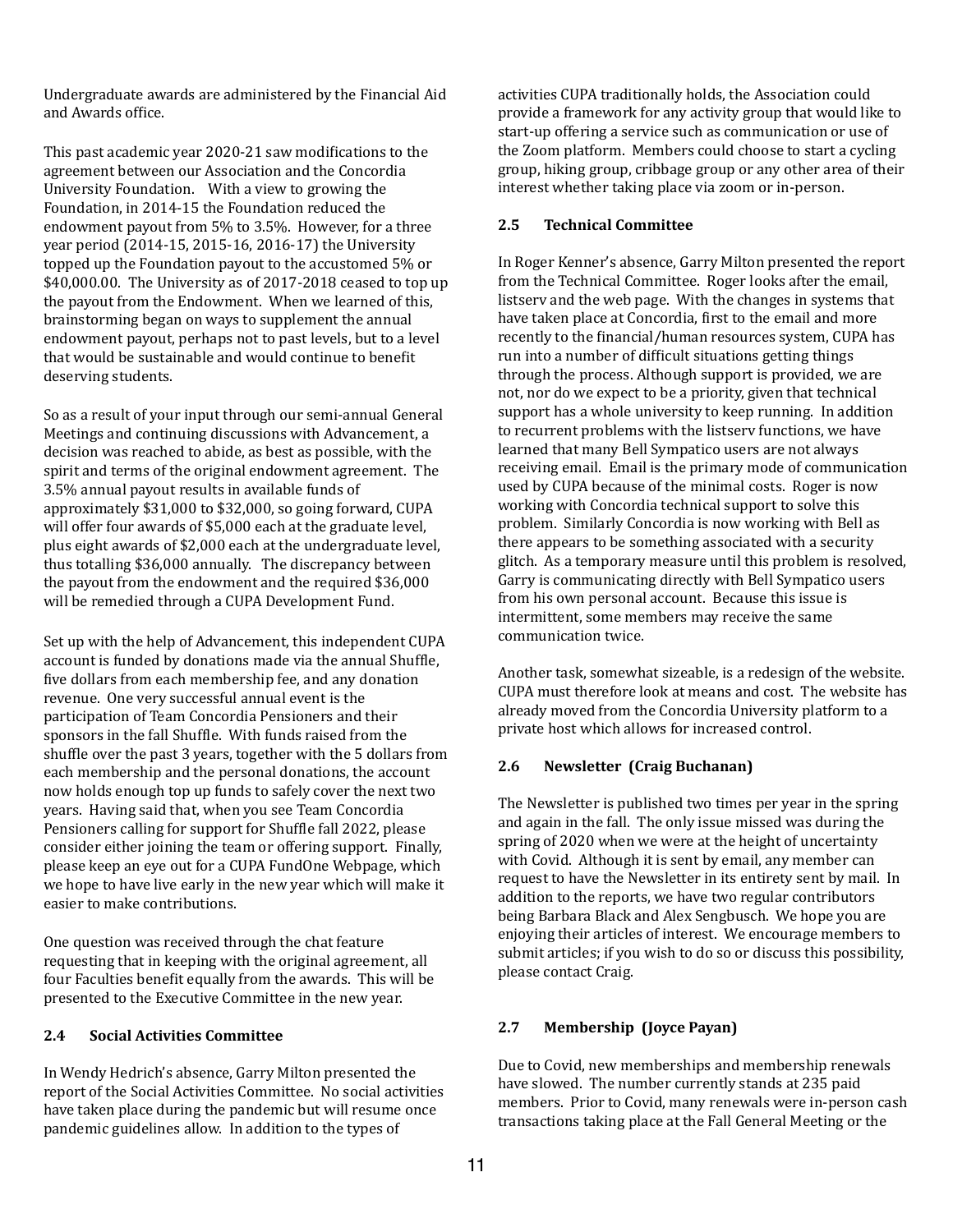Annual General Meeting. New members can join and current members can renew using e-transfer or personal cheque.

One concern is the difficulty for the Association in learning of new retirees and getting in touch with them. Retirees are told about CUPA when they have their information session with HR and are asked if their contact information can be shared with CUPA. If yes, then HR sends forward, normally on a quarterly basis, a list of the retirees to CUPA. CUPA reaches out by email to individuals on the list. Unfortunately we have found that the Concordia email addresses on the list may no longer apply to that retiree and if it still does, the retiree may no longer check it on a regular basis or at all.

In the hopes that results would improve, recently Nancy, Joyce and Garry went back to January 2020 and did a mailing to those retirees who have not yet joined. A second challenge is in the case when a retiree has changed address. If anyone knows of a retiree who has moved, please advise CUPA or ask that retiree to contact CUPA. Sandra Spina who together with Kathleen Perry is responsible for the Facebook page is also trying to reach out to potential members.

Garry thanked Sandra Spina and Kathleen Perry for their efforts and time in setting up the Facebook page. It is a super communication tool.

#### **2.8 Financial Report (Garry Milton)**

The Financial Report is normally reviewed in detail at the Annual General Meeting but due to Covid, CUPA did not have an AGM in the spring of 2021. The financial year runs from June 1 to May 31.

Of the \$30.00 membership fee, \$5.00 goes to the student awards fund. Members do not always make a \$5.00 donation: some increase the donation to \$10.00 or more while others renew their membership at the rate of \$25.00 with no student awards contribution.

As expected, expenses are low as, during these past two pandemic years, no formal or social events have been held. Two areas in which savings have been realized are in the switch to private voice mail service as opposed to using the University platform and using less mailing and relying more on email communication. However, should any member wish to receive their communications via mail as opposed to email. please contact Garry and he will ensure that the appropriate arrangements are made.

#### **2.9 Relations with Other Associations (Garry Milton)**

CUPA participates in two other associations, one formal and one informal. The first is the College and University Retirees Association of Canada (CURAC). CURAC is currently going through a planning process in which Garry has participated.

They are examining ways in which they can be more responsive to the retiree associations across Canada and to clarify their role as an umbrella group. Any member of CUPA can take advantage of any of their activities, all of which are listed on their web site. These can include items such as travel or health insurance, future travel or interesting articles on pertinent topics.

The second association entitled *Convergence* is an informal Quebec university retiree group that meets periodically to share ideas of what is going on in the various associations and to share activities. For example, prior to Covid, UQAM was organizing a trip to the Sagunay to which members would have been invited.

**Q:** As a member of CUPA can we take advantage of Concordia's faculty and staff discounts.

**A:** Garry responded that yes however he is now checking to what extent. For example if it turns out that CUPA members cannot take advantage of software discounts, then this is a cause that the Association can take up. He did state however that with respect to Word 365, one must be an active Concordia member. Joyce added that as a senior non-credit student, you can avail yourself of this discount.

#### **3.** Other Business: Moving Forward: *Planning Future Directions for CUPARUC*

The Association is also looking at relations with the University. What does it mean to be affiliated with the University? Many of us spent all or a good deal of our career with Concordia University. We are already very fortunate to have representation on committees such as pensions and benefits. This is not the norm. Departments such as Human Resources, Translation and Advancement are very responsive to our needs providing quick response to our queries. At the beginning of the pandemic, CUPA held its zoom meetings on Garry's personal zoom account. Now we are using the Concordia zoom platform which is not only more advanced but also no cost to the Association. The occasional stumbling block appears such as when the new HR/Financial system was introduced, we were not warned in advance so when we tried to access the system we were completely locked out.

As for Moving Forward, we anticipate a discussion of what the membership would like to see the Association doing. The two components, the more formal side looking at pensions, benefits and awards and the social aspect including what kinds of activities and communications members would like to see and have will be the focus in the coming months, initially with a membership survey. Feedback and participation in the survey is of extreme importance as the Executive Committee members do not always approach issues in the same way. The entire retiree community benefits from communication with its members.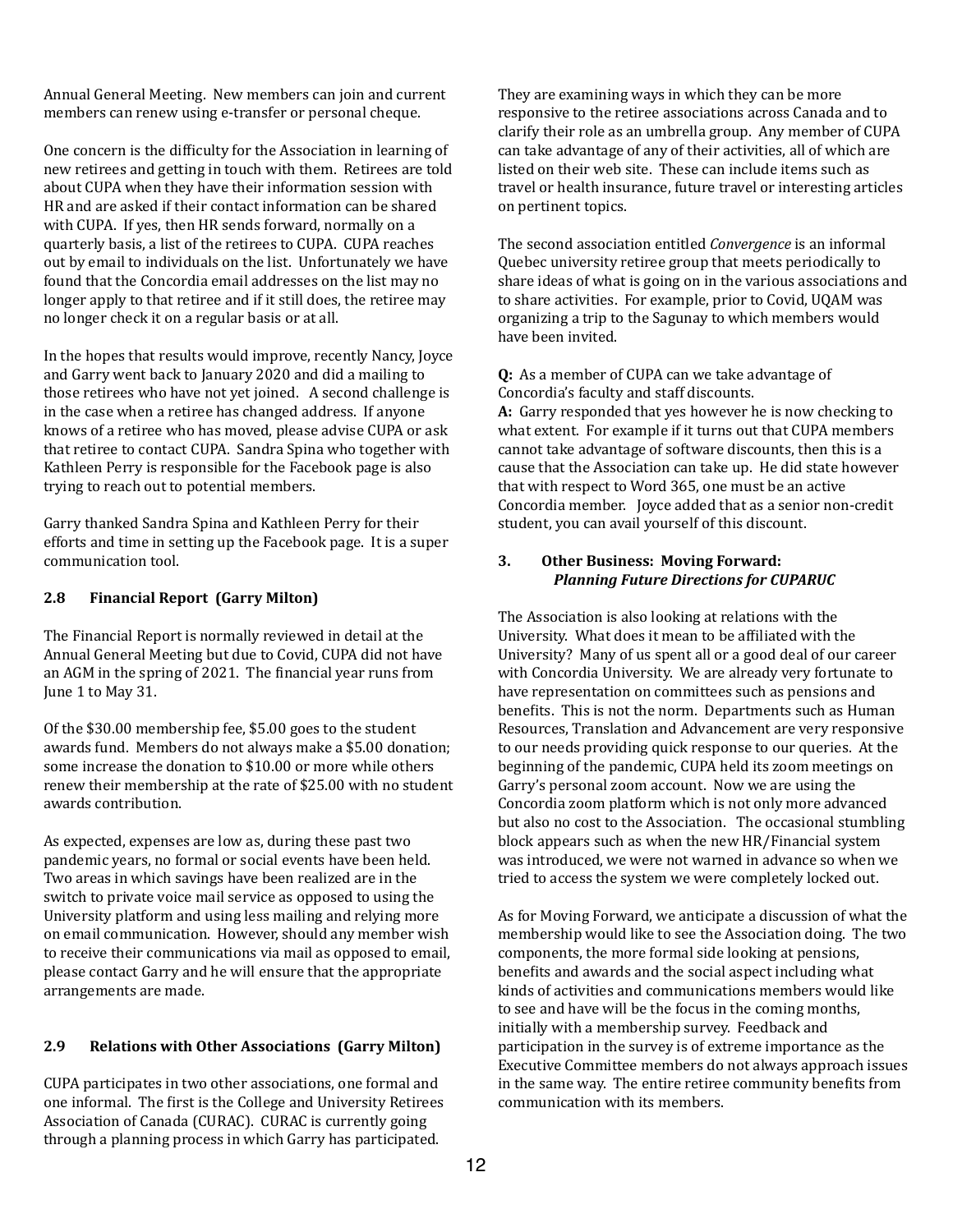There is a plan when it is deemed safe to start gathering informally every 4 to 6 weeks. Everyone is welcome. An AGM will be scheduled for the end of April or the beginning of May. We hope to be able to meet in person or to have a hybrid zoom/in-person meeting with the member choosing their mode of participation.

The Association is always looking for people to join or work with the Executive Committee. There is always work behind the scenes with plenty of opportunity and space if you would like to participate.

#### **4. General Q&A**

There were no questions in the General O and A.

#### **5.** Next Meeting

Garry thanked the Executive Committee for their work in the last 24 months and thanked Sandra Spina and Kathleen Perry for their setting up and monitoring the Facebook page. An AGM will take place in late April or early May.

#### **6. Adjournment**

The meeting was adjourned at 11:42 am.

CUPARUC Newsletter editor: Craig Buchanan The editor can be reached at [craiglangbuchanan@gmail.com](mailto:craiglangbuchanan@gmail.com).

Do not reproduce without permission. The Association assumes no responsibility for the statements or opinions of authors or articles.

## *Theatre of the absurd alexS*



Are you familiar with this short lived movement from the early sixties and prior, analyzed by Martin Esslin in his publication "The Theatre of the Absurd", where he attempted to sort and organize this trend and identify some writers like Beckett (Waiting for Godot), Ionesco (The Chairs) and better known Albert Camus (The Stranger) and Franz Kafka (The Metamorphosis)?

Yes and no? Well, if you have ever pondered the meaning of life and thought about your 'existence' considering current circumstances you may already have touched on some of the aspects albeit unknowingly. 

However, for educational purposes and for those struggling with this concept, let's just say that this is *"theatre that seeks to represent the absurdity of human*  existence in a meaningless universe by bizarre or *fantastic means*" (*Merriam-Webster).*

Theatre of the absurd: "The Greening"

The year, 2040. French and British politicians have legislated the ICE cars (internal combustion engine) into oblivion to get votes from the climate change folks. Political zealots in California follow suite.

But the EVs, electric vehicles, due to a shortage of cobalt for replacement battery production from the child labor mines in the Congo and ground water contamination from lithium mining in South America, human rights issues and control of the supply chain by a single country in Asia, are abandoned in the Hollywood Hills and San Francisco and are now allocated as shelters to the increasing homeless population.

People are lining up on Sunset Boulevard to hail the now back in favor of Mennonites with their horse carriages, who are reluctantly leaving their farms by threatened foreclosure and are forced to act as 'Under' drivers. 

The L.A. smog has suddenly vanished and the air is becoming so healthy that people live to one hundred and twenty. That creates a food crisis with the lack of a suitable labor force. Minimum wage is pegged at 100 dollars per hour and people retire at 35 and move south. 

The 'wall' is abandoned. Aliens enter at will and manage to get into politics. They want to preserve the status quo and close the border.

Millions of early retirees are now shut out forever. Beam us up Scotty!